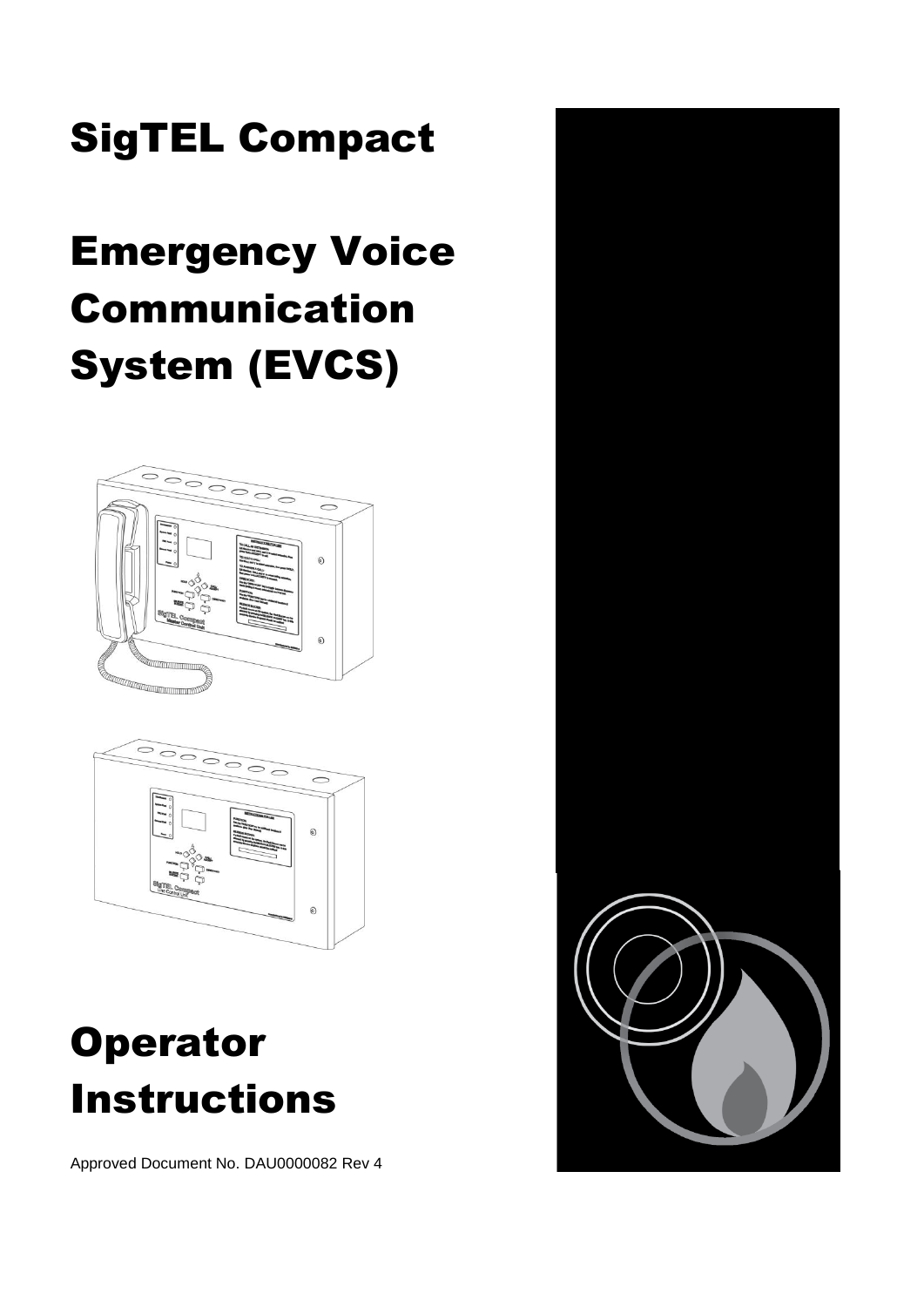AN EXPLANTION OF TERMS AND DEFINITIONS USED IN THESE INSTRUCTIONS IS LISTED IN SECTION 16.

## **Contents**

| 1              |                      |  |  |  |  |
|----------------|----------------------|--|--|--|--|
| $\overline{2}$ |                      |  |  |  |  |
| 3              |                      |  |  |  |  |
| 4              |                      |  |  |  |  |
| 5              |                      |  |  |  |  |
|                | 5.1<br>5.2           |  |  |  |  |
| 6              |                      |  |  |  |  |
| 7              |                      |  |  |  |  |
| 8              |                      |  |  |  |  |
| 9              |                      |  |  |  |  |
|                | 9.1<br>9.2           |  |  |  |  |
|                | 9.3                  |  |  |  |  |
|                | 9.4<br>9.5           |  |  |  |  |
|                | 9.6                  |  |  |  |  |
| 10             |                      |  |  |  |  |
| 11             |                      |  |  |  |  |
| 12             |                      |  |  |  |  |
|                | 12.1<br>12.2<br>12.3 |  |  |  |  |
|                |                      |  |  |  |  |
| 13             |                      |  |  |  |  |
|                |                      |  |  |  |  |
| 14             |                      |  |  |  |  |
| 15             |                      |  |  |  |  |
| 16             |                      |  |  |  |  |
|                |                      |  |  |  |  |

©Errors and omissions excepted. The manufacturer of this product operates a policy of continuous improvement and reserves the right to alter product specifications at its discretion and without prior notice. All of the instructions covered in this manual have been carefully checked prior to publication. However, no responsibility can be accepted by the manufacturer for any inaccuracies, or any misinterpretations of an instruction or guidance note.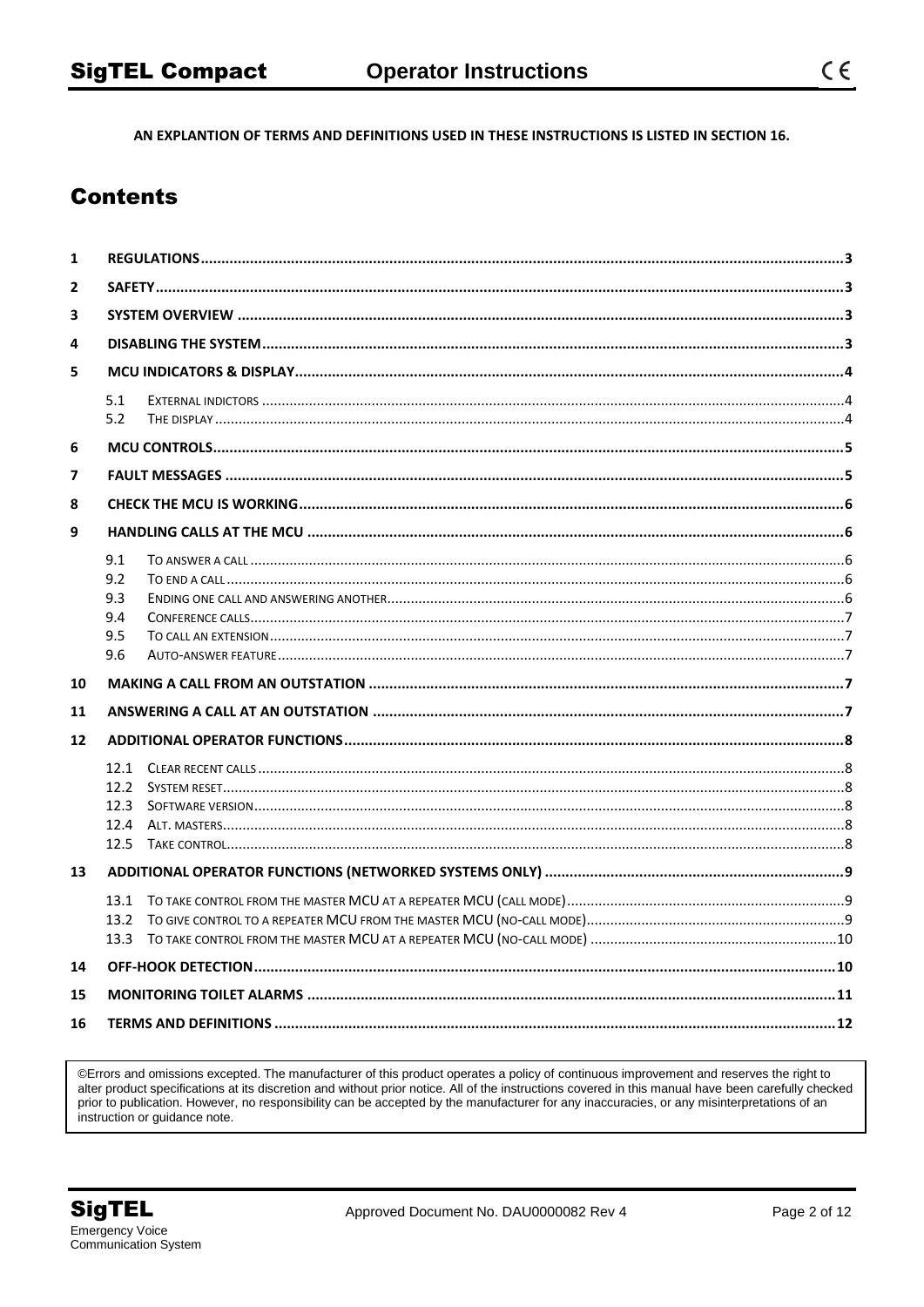## <span id="page-2-0"></span>**1 Regulations**

Disabled refuge systems are called for by DETR Approved document B (Fire safety) volume 2, section 4, Design for vertical escape and BS 5588 Fire precautions in the design, construction and use of buildings, Part 8, Code of practice for means of escape for disabled people.

Fire telephone systems for buildings are called for by BS 5588 Fire precautions in the design, construction and use of buildings Part 5; Code of practice for firefighting stairs and lifts, Part 10; Code of practice for shopping complexes and Part 11; Code of practice for shops, offices, industrial, storage and other similar buildings.

Fire telephone systems for sports venues are called for by the Guide to safety at sports grounds.

The installation of EVCS is covered by BS 5839-9 Fire detection and fire alarm systems for buildings – Part 9: Code of practice for the design, installation, commissioning and maintenance of emergency voice communication systems.

## <span id="page-2-1"></span>**2 Safety**

The EVCS is safe to operate provided it has been installed in compliance with the manufacturer's instructions and used in accordance with this instruction.

DO NOT open the control enclosures as mains voltages are present inside. There is no need to open these enclosures except to carry out maintenance, or remedial work. Such work must be carried out by competent service personnel who are fully conversant with the installation manual for this product.

If equipment is damaged in any way, advise the person responsible for the EVCS at the site.

Regular servicing of the EVCS is required by BS 5839-9, by a competent organisation on a continuous maintenance contract. A fully itemised report of the status of the installation should be obtained at least once a year.

Management of the site is required by law (The Regulatory Reform (Fire Safety) Order 2005) to appoint a responsible person to ensure the EVCS (and other safety systems) remains operational.

## <span id="page-2-2"></span>**3 System Overview**

The EVCS provides reliable two-way communication between a permanently manned control room and key points on the site in a fire emergency. The EVCS comprises of fire telephone and/or disabled refuge systems.

Fire telephone systems are for use by trained people as part of the fire safety procedures at the site. Disabled refuge systems are for use by untrained people communicating with a trained Operator.

The two systems differ from a standard telephone or intercom system in the following ways:

- Outstations do not have to dial the MCU, they call the MCU as soon as their handsets are picked up (at Type A outstations), or the 'Push to Call or Answer' button is pressed (at Type B outstations)
- Outstations cannot call other outstations
- Type A (fire telephone) outstations may be in locked housings to prevent unauthorised access
- The EVCS operates from mains and has battery back-up in case of mains failure so that it is always available
- If there is a fault, a buzzer sounds intermittently at an MCU. Details of the problem are shown on the display. If the fault is not rectified the fault buzzer resounds after a period of 6 hours.

**Note**: The system also has a disabled persons toilet alarm (DPTA) interface which is a secondary function to the primary purpose of the EVCS.

## <span id="page-2-3"></span>**4 Disabling the System**

If an MCU is installed in a public area, the system may be disabled to prevent unauthorized use. If this is the case, the system will be enabled either, automatically when the fire alarm operates, or manually by operation of a breakglass call-point, or similar control. When disabled, the EVCS continues to check for faults but the MCU are suppressed from making, or receiving calls until an external trigger is applied.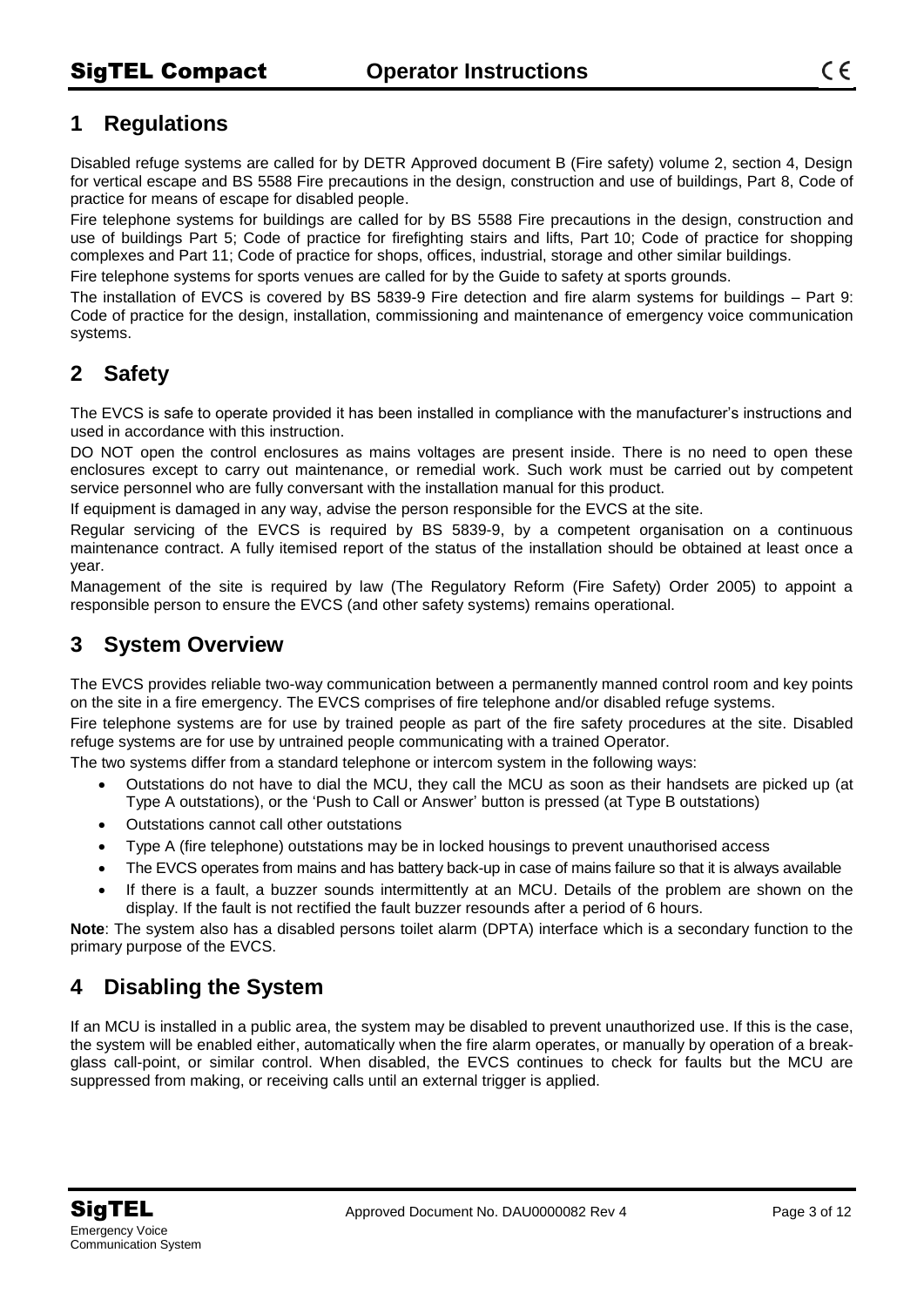## <span id="page-3-0"></span>**5 MCU Indicators & Display**

#### <span id="page-3-1"></span>**5.1 External indictors**

| <b>Indicator</b>     | <b>Colour</b> | What this means                                                                                                                                                                                                                                                                                                          |                                      |
|----------------------|---------------|--------------------------------------------------------------------------------------------------------------------------------------------------------------------------------------------------------------------------------------------------------------------------------------------------------------------------|--------------------------------------|
| <b>Disablement</b>   | Amber         | The EVCS is powered up and checking for faults but<br>the MCU is disabled from making, or receiving calls,<br>until an external trigger is applied, e.g. from a fire<br>alarm panel. This is not a fault indicator.<br>This function is used to stop nuisance/malicious use<br>of the EVCS until the system is required. | <b>Disablement</b><br>System Fault ( |
| <b>System Fault</b>  | Amber         | There is a problem with the microprocessor.                                                                                                                                                                                                                                                                              | <b>PSU Fault</b>                     |
|                      |               | If this indicator cannot be extinguished, there may be<br>a serious problem with the microprocessor. Contact<br>the service company responsible for the EVCS.                                                                                                                                                            | General Fault $\bigcirc$             |
| <b>PSU Fault</b>     | Amber         | There is a fault with the mains power supply or back-<br>up batteries.                                                                                                                                                                                                                                                   |                                      |
| <b>General Fault</b> | Amber         | There is a fault on the EVCS. The display will show<br>more information.                                                                                                                                                                                                                                                 | <b>Power</b>                         |
| <b>Power</b>         | Green         | Power (mains or battery) is present.                                                                                                                                                                                                                                                                                     |                                      |

#### <span id="page-3-2"></span>**5.2 The display**

The display shows call status, system information, fault information and uses the following graphic symbols:

| <b>Graphic symbol</b> | What this means                                        |
|-----------------------|--------------------------------------------------------|
| ⊡                     | <b>MCU</b>                                             |
|                       | LCU                                                    |
| נ                     | Type A (fire telephone) outstation                     |
| 氐                     | Type B (disabled refuge) outstation                    |
| $W_{C}$               | Disabled persons toilet alarm (DPTA)                   |
| ⋗                     | The display entry is highlighted, ready to be selected |



#### **Display conventions**

Standard / non-active displays are shown normally, e.g. ' $\bigoplus$  Extension 5' Active displays are shown reversed, e.g. '> Extension 2''

The flashing graphic symbol in front of an extension name means this extension is calling the MCU, or the MCU is calling the extension. The display's red backlight also flashes when an outstation is ringing in. A reversed graphic symbol in front of an extension name means you are connected to this extension.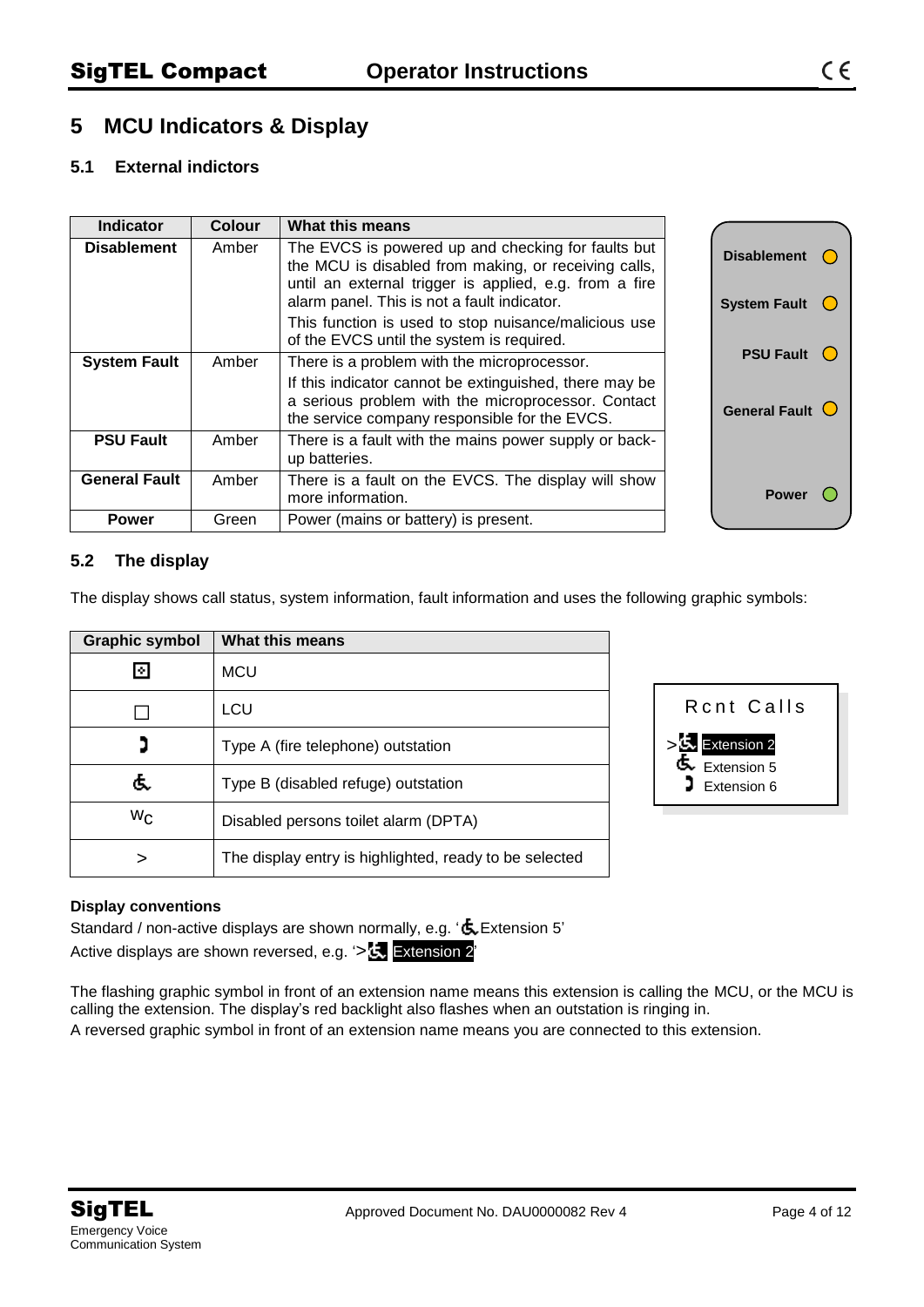## <span id="page-4-0"></span>**6 MCU Controls**

**Note**: The controls inside the MCU are for use by the service company responsible for the EVCS. **Under no circumstances should these internal controls be accessed by Operators**.

The MCU's external control buttons are located on its keypad. They are multi-purpose and their functions depend on the MCU's current status.

**Note:** The numbers 1, 2, 3, & 4 are used for entering security PIN codes using the keypad (by responsible persons only). This code will be provided by the system installer.

| <b>Button label</b>   | What this means                             | When to press this button                                                                                                                                                                                                                                           |  |
|-----------------------|---------------------------------------------|---------------------------------------------------------------------------------------------------------------------------------------------------------------------------------------------------------------------------------------------------------------------|--|
|                       | Up                                          | Used to move up and down lists (e.g. phone lists) and menus (e.g.<br>User Options menu).                                                                                                                                                                            |  |
|                       | Down                                        |                                                                                                                                                                                                                                                                     |  |
| CALL/                 | Select                                      | When the MCU's handset is off-hook press this button to either                                                                                                                                                                                                      |  |
| <b>ACCEPT</b>         |                                             | make an outgoing call to an extension, or accept an incoming call<br>from an extension. Also, selects menu options.                                                                                                                                                 |  |
| <b>HOLD</b>           | ESC back to previous<br>display & Lamp test | When the MCU's handset is off-hook press this button to<br>disconnect the current caller. When the MCU's handset is on-hook<br>press this button to escape back to a previous menu. <b>Note</b> : To<br>perform a lamp and buzzer test, press and hold this button. |  |
| <b>FUNCTION</b>       | Additional functions                        | Used to access to the 'User Opts' menu (see sections 12 & 13).                                                                                                                                                                                                      |  |
| & 1                   | & security PIN code entry                   |                                                                                                                                                                                                                                                                     |  |
| <b>DIRECTORY</b>      | Telephone directory                         | With the MCU's handset off-hook, toggles between a full list of                                                                                                                                                                                                     |  |
| & 2                   | & security PIN code entry                   | extensions and a list of recent calls from extensions (if any). Note:<br>The recent calls list is automatically cleared after a set time period<br>(settable between 6 to 24 hours by a system engineer). Also, can<br>be manually cleared.                         |  |
| <b>SILENCE BUZZER</b> | Silence buzzer                              | Used to silence the MCU's internal buzzer.                                                                                                                                                                                                                          |  |
| & 3                   | & security PIN code entry                   |                                                                                                                                                                                                                                                                     |  |
| 4                     | Security PIN code entry                     |                                                                                                                                                                                                                                                                     |  |

## <span id="page-4-1"></span>**7 Fault Messages**

Faults on the EVCS are normally non-latching and will clear if the fault disappears. The only exception being a watchdog fault which occurs at initial power-up, or after a system reset and stays latched until manually cleared. Normally this fault clears when accepted and the MCU reverts to normal operation.

If the EVCS has been configured previously and any extensions are now missing, or are incorrectly connected the relevant faults are displayed.

| FVCS                    |  |  |
|-------------------------|--|--|
| 2 Faults                |  |  |
| Press Accept<br>To View |  |  |

The display (right) show typical displays but may have a different number of faults.

Press CALL / ACCEPT button to view the fault(s).

Each fault display has two lines. The format depends on whether the fault relates to an extension or not.

| Format 1: Extension faults | <b>Format 2: Non-extension faults</b>       |
|----------------------------|---------------------------------------------|
| Line 1 - Extension name    | Line 1 - Fault description, e.g. mains fail |
| Line 2 - Fault description | Line 2 - Blank                              |

When a fault occurs, the relevant fault indicator is lit and a buzzer sounds intermittently at the MCU (or at the master MCU on a networked system).

Some faults may require investigation, or assistance from the service company responsible for the EVCS. If required, contact them directly for assistance quoting the exact nature of the fault which is shown on the display.

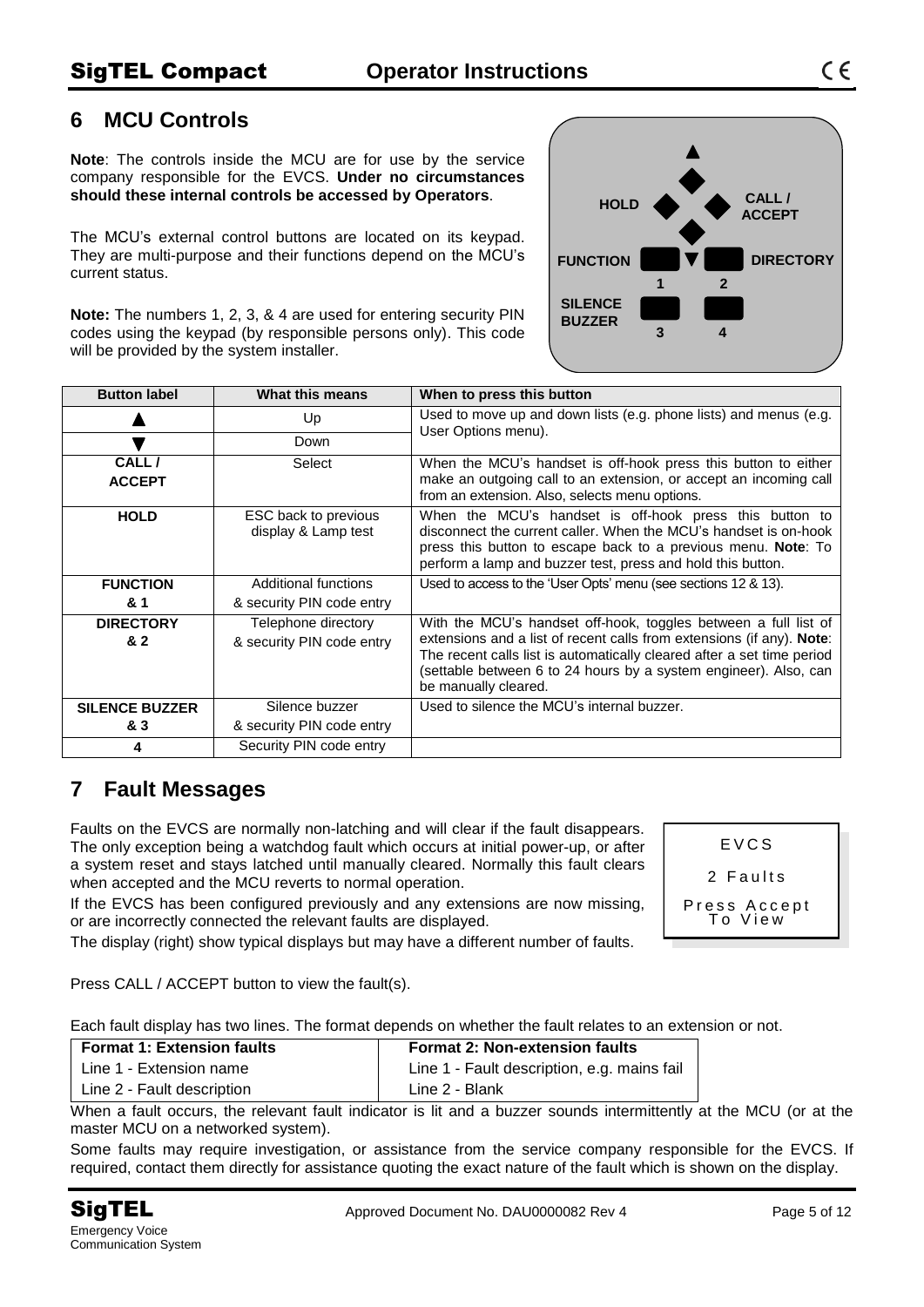## <span id="page-5-0"></span>**8 Check the MCU is Working**

If the EVCS is healthy, the MCU's red indicator on the handset cradle is lit, the green Power indicator is lit, no fault or disablement indicators are lit and the display shows the current system status, see typical displays below. **Note**: The display at the MCU is different for a networked system and a non-networked system.





Master is Controller 1

System Healthy

Non-networked MCU Networked 'master' MCU Networked 'repeater' MCU

## <span id="page-5-1"></span>**9 Handling Calls at the MCU**

**Note**: This section applies to both a non-networked MCU and the master MCU on a networked system. Additional call handling facilities are available for a networked system, see section 13.

#### <span id="page-5-2"></span>**9.1 To answer a call**

When an extension calls in to the MCU, the ringer sounds and the display's red backlight flashes. The MCU's display shows the name of the calling extension (or networked MCU), see examples below.



**Note: denotes MCU** and is only seen on a networked system.

Lift the MCU's handset and press CALL / ACCEPT button to answer the call. If necessary, press ▲ and ▼ to highlight the extension you want to talk to and press CALL / ACCEPT button to answer the call. The display's red backlight returns to normal.

The symbol ( $\&$  or  $\Box$  or  $\boxdot$  or  $w_C$ ) will be reversed (i.e.  $\Box$  or  $\square$  or  $\square$  or  $w_C$ ) meaning you are connected to that outstation.

### <span id="page-5-3"></span>**9.2 To end a call**

Hang up the MCU's handset or press HOLD button to end the call.

#### <span id="page-5-4"></span>**9.3 Ending one call and answering another**

If another call comes in whilst you are talking to an extension, the MCU will not ring, but the display indicates the name of the calling extension and the display's red backlight flashes. See typical display, right.



To end the first call and answer the new one:

Press ▲ and ▼ to highlight the call you want to end. Press HOLD button to end the call.

Press ▲ and ▼ to highlight the extension you want to talk to. Press CALL / ACCEPT button to talk to the extension.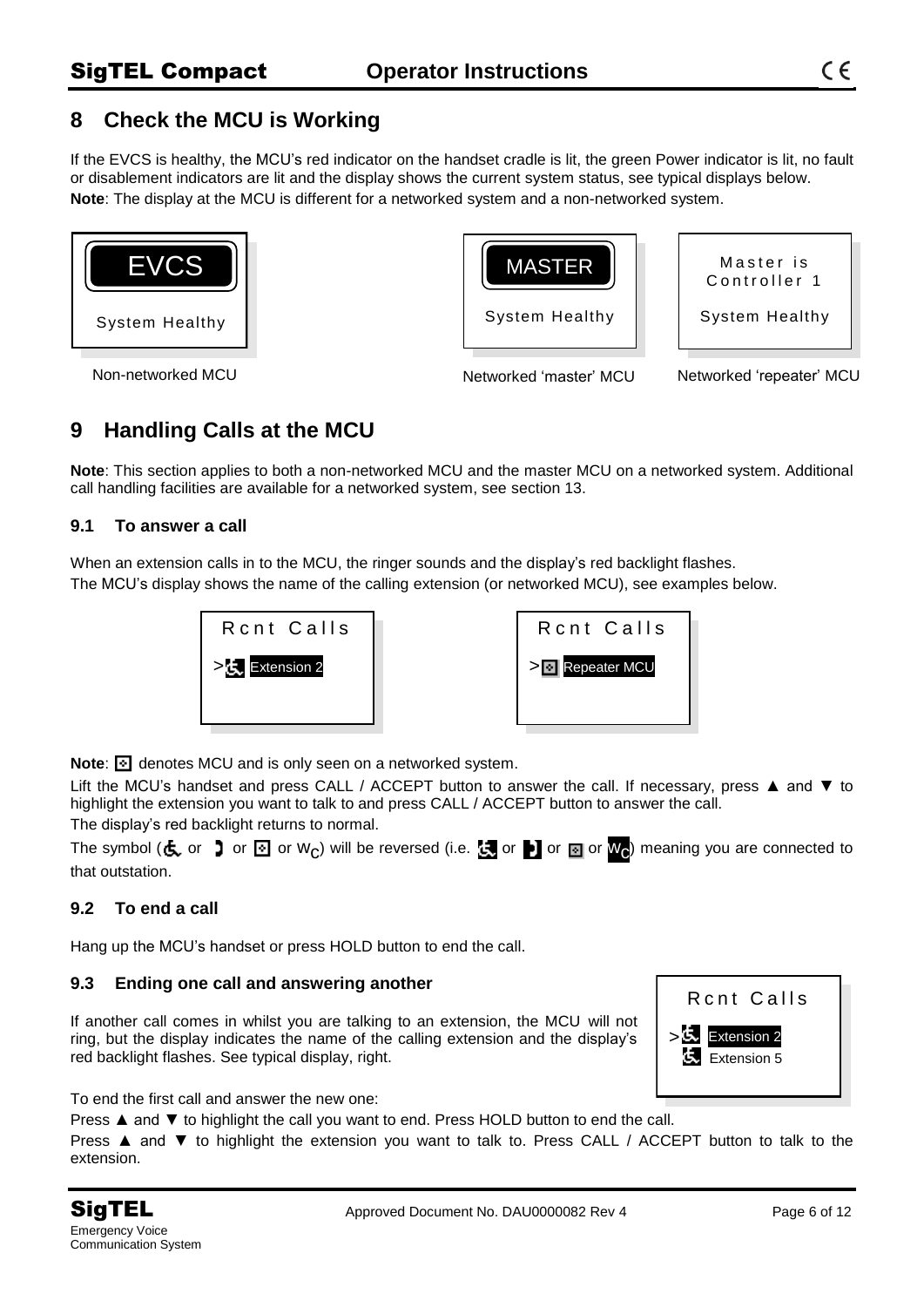#### <span id="page-6-0"></span>**9.4 Conference calls**

If you are already talking to one extension and another extension calls, you can talk to both at once by selecting the new call without ending the original call. No more than three outstations/MCU should be involved in a conference call as audio quality is reduced.

#### <span id="page-6-1"></span>**9.5 To call an extension**

Lift the MCU's handset. If there have been recent calls, the recent calls list is displayed otherwise, the full directory is shown. If there have been recent calls, you can toggle between recent calls and full directory by pressing DIRECTORY button. Press ▲ and ▼ to highlight the extension you want to talk to then press CALL / ACCEPT button to call.

To clear the recent calls list, see section 12.1.

#### <span id="page-6-2"></span>**9.6 Auto-answer feature**

The EVCS can be set up with an Auto-Answer feature enabled. Normally, this feature is not enabled but can be programmed by a system engineer. When enabled, the MCU automatically answers an incoming call when its handset is picked up, rather than the Operator picking up the handset and manually selecting the extension of the incoming call before answering.

**Note**: If there are multiple incoming calls, there is less control for an Operator to manually select which call to answer. As a rule, when Auto-Answer is enabled, the lowest *system* numbered extension is answered first.

#### **To answer a call - auto-answer enabled**

When there is an incoming call, lift the MCU's handset. The call is automatically answered. If another extension calls into the MCU and requires answering, place the handset back on-hook to end the first call and wait for the MCU to start ringing again. When it does ring, lift the handset and the next extension calling in is automatically answered.

#### **To end a call - auto-answer enabled**

To end a call, hang up the MCU's handset. Alternatively, if HOLD button is pressed you have the option of selecting an extension to ring.

#### **To call an extension - auto-answer enabled**

This is the same procedure as described in section 9.5.

### <span id="page-6-3"></span>**10 Making a Call from an Outstation**

There is no need to dial from an outstation as the system automatically calls the Operator at the MCU.

At Type A outstations, lift the handset and a double 'beep-beep' ringing tone sounds in the earpiece.

At Type B outstations, press the 'Push to Call or Answer' button – a double 'beep-beep' ringing tone sounds in the loudspeaker and the Call in Progress indicator is lit steady.

At the MCU the ringer sounds and the Operator can choose to answer.

If the Operator is talking to another outstation, an engaged tone (continuous short pips) sounds at the outstation's earpiece. The Operator knows there is a call, so stay on the line until it is answered.

## <span id="page-6-4"></span>**11 Answering a Call at an Outstation**

When the Operator at the MCU calls an outstation, a ringing tone is heard at the outstation. At the outstation, either lift the handset (at Type A outstations) or press 'Push to Call or Answer' button (at Type B outstations).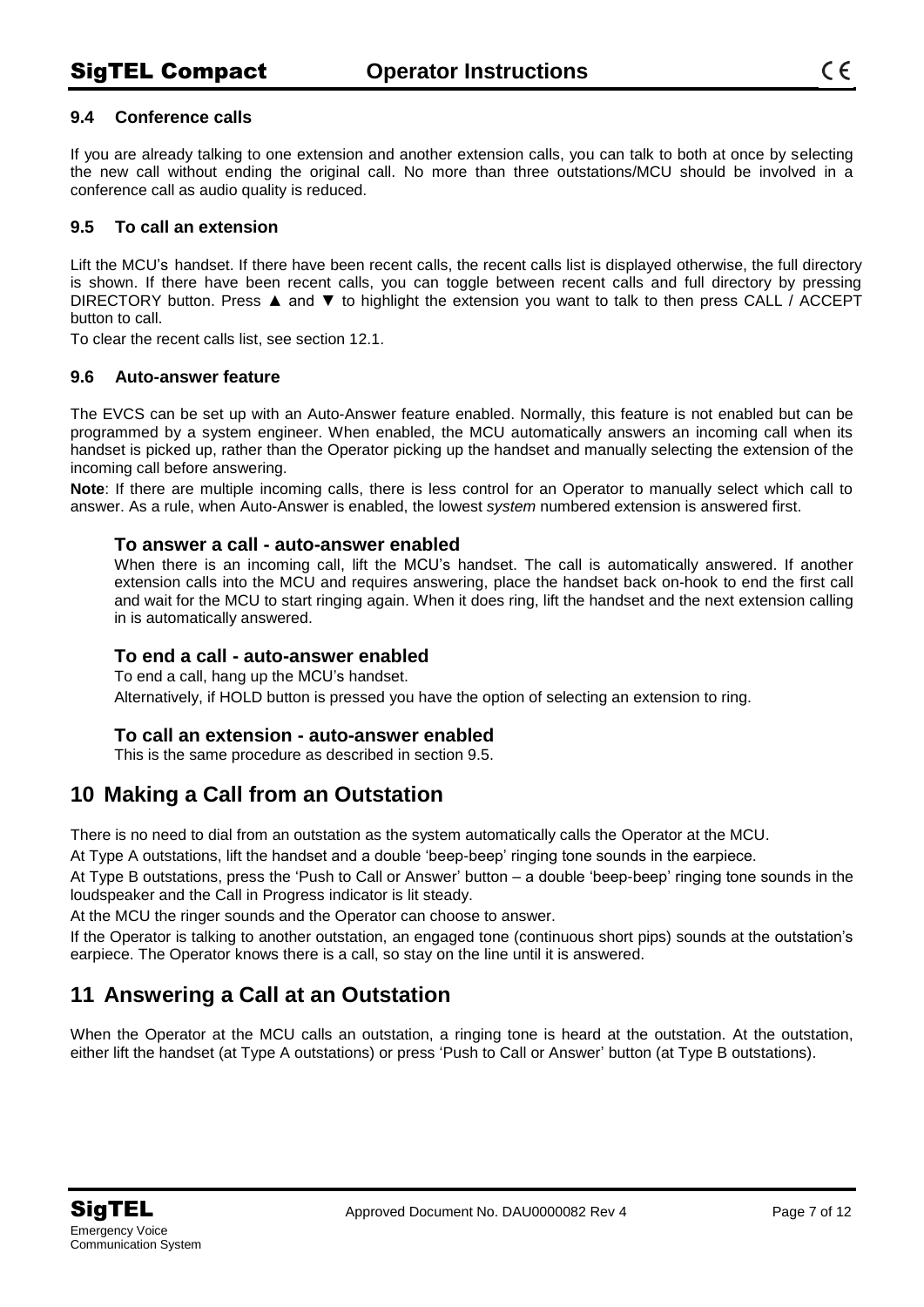## <span id="page-7-0"></span>**12 Additional Operator Functions**

Additional Operator options are available at the MCU by pressing FUNCTION button (with the handset on-hook). **Note**: Some Operator functions require a security PIN code entering. This code can only be changed by the EVCS service company. Therefore, ensure that the security PIN code is held by a responsible person and NOT lost. The default code is 2222 but keep a record of the code in the boxes, right.

With the MCU's handset on-hook, press FUNCTION button. The 'User Opts' menu is displayed. **Note**: The 'User Opts' menu for a networked MCU is different to a non-networked MCU (see below):







Non-networked MCU Networked 'master' MCU Networked 'repeater' MCU

#### <span id="page-7-1"></span>**12.1 Clear recent calls**

To make it easier to call back to outstations, the system keeps a record of incoming calls for up to 24 hours after the system was last used. To manually clear this list press FUNCTION button and select 'Clr Rcnt Calls' option. **Note**: The system can be set up to automatically clear the recent call list after a set time period (between 6 to 24 hours). This is set up by a system engineer.

#### <span id="page-7-2"></span>**12.2 System reset**

This option provides a clean restart to the system and is used for an emergency recovery in case the system gets into an unforeseen condition. If faults / problems continue, contact the service company responsible for the EVCS.

- 1. Press FUNCTION button and select 'Reset System' option.
- 2. Enter the security PIN code using the keypad. A full system reset is carried out.

<span id="page-7-3"></span>

If you need to find out which version of software is installed on the EVCS press FUNCTION button and select the 'About...' option.

The software version is displayed, e.g. v 3 . 1 . 17.

#### <span id="page-7-4"></span>**12.4 Alt. masters**

This function is only available on a networked system and gives control to a repeater MCU from the master MCU when no calls are present on the EVCS. See section 13.2.

#### <span id="page-7-5"></span>**12.5 Take control**

This function is only available on a networked system and allows a repeater MCU to take control from the master MCU when no calls are present on the EVCS. See section 13.3. The repeater MCU becomes the master and likewise, the master MCU becomes the repeater.



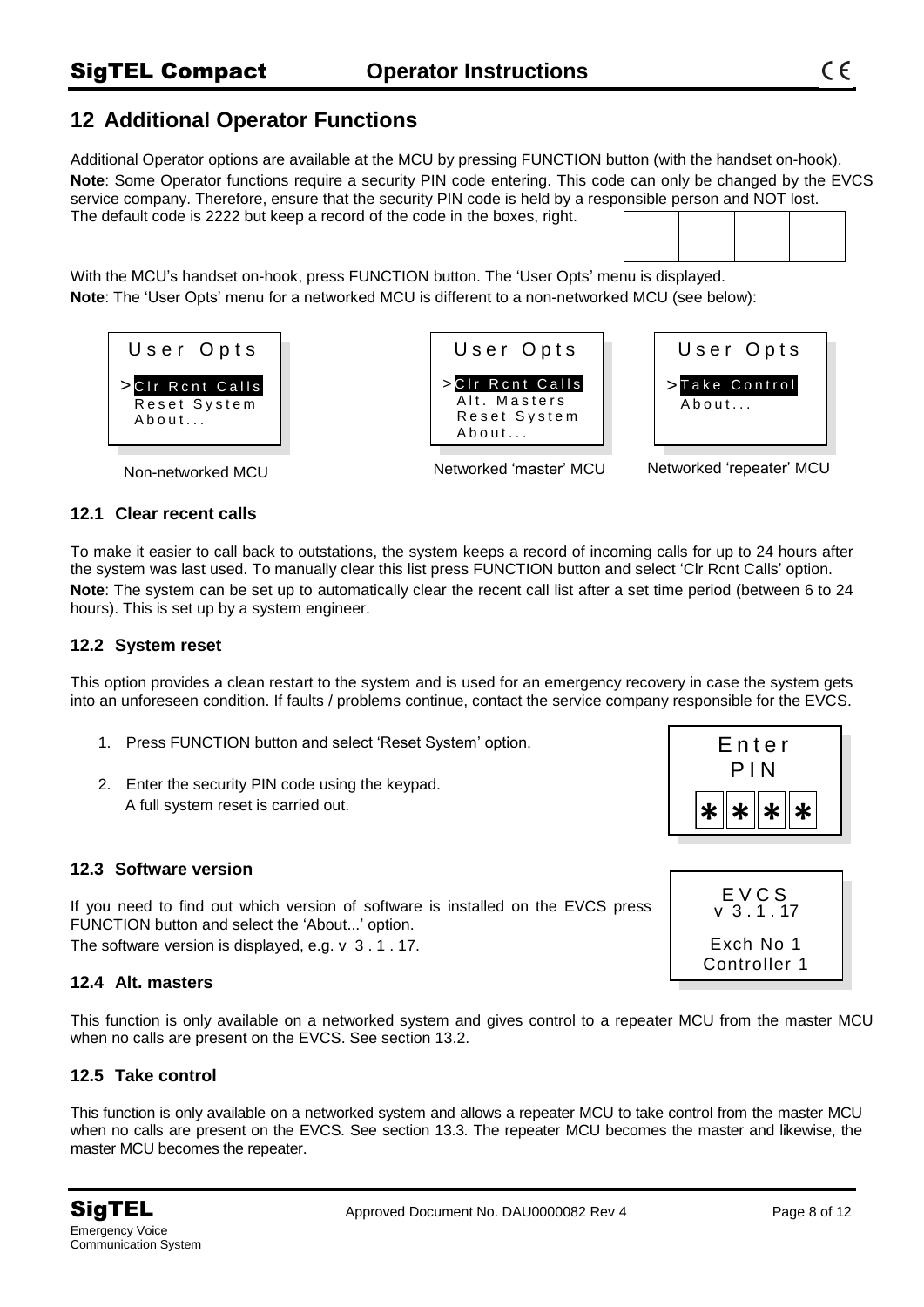## <span id="page-8-0"></span>**13 Additional Operator Functions (Networked Systems Only)**

In addition to the functions listed in section 12, Operators on a networked system can access the following functions.

#### <span id="page-8-1"></span>**13.1 To take control from the master MCU at a repeater MCU (call mode)**

- 1. When there is an incoming call on the system, the master MCU displays the call. All repeater MCU display the message shown right.
- 2. At any repeater MCU, lift its handset and enter the requested security PIN code using the keypad.
- *3.* The repeater MCU takes control of the system and becomes the master MCU. If necessary, press  $\triangle$  and  $\nabla$  to highlight the extension you want to talk to and press CALL / ACCEPT button to answer the call. The displays at each MCU on the network confirm their network status.

#### <span id="page-8-2"></span>**13.2 To give control to a repeater MCU from the master MCU (no-call mode)**

- 1. When there is no incoming call on the system, at the master MCU (with its handset on-hook) press FUNCTION button. The 'User Opts' menu is displayed.
- 2. Press ▼ to highlight 'Alt. Masters' option and press CALL / ACCEPT button.
- 3. Enter the security PIN code using the keypad.
- 4. Press ▼ to highlight the location of the required master MCU and press the CALL / ACCEPT button. The master MCU changes location and the displays at each MCU on the network confirm their network status.





Units Calling Master Lift Handset to take





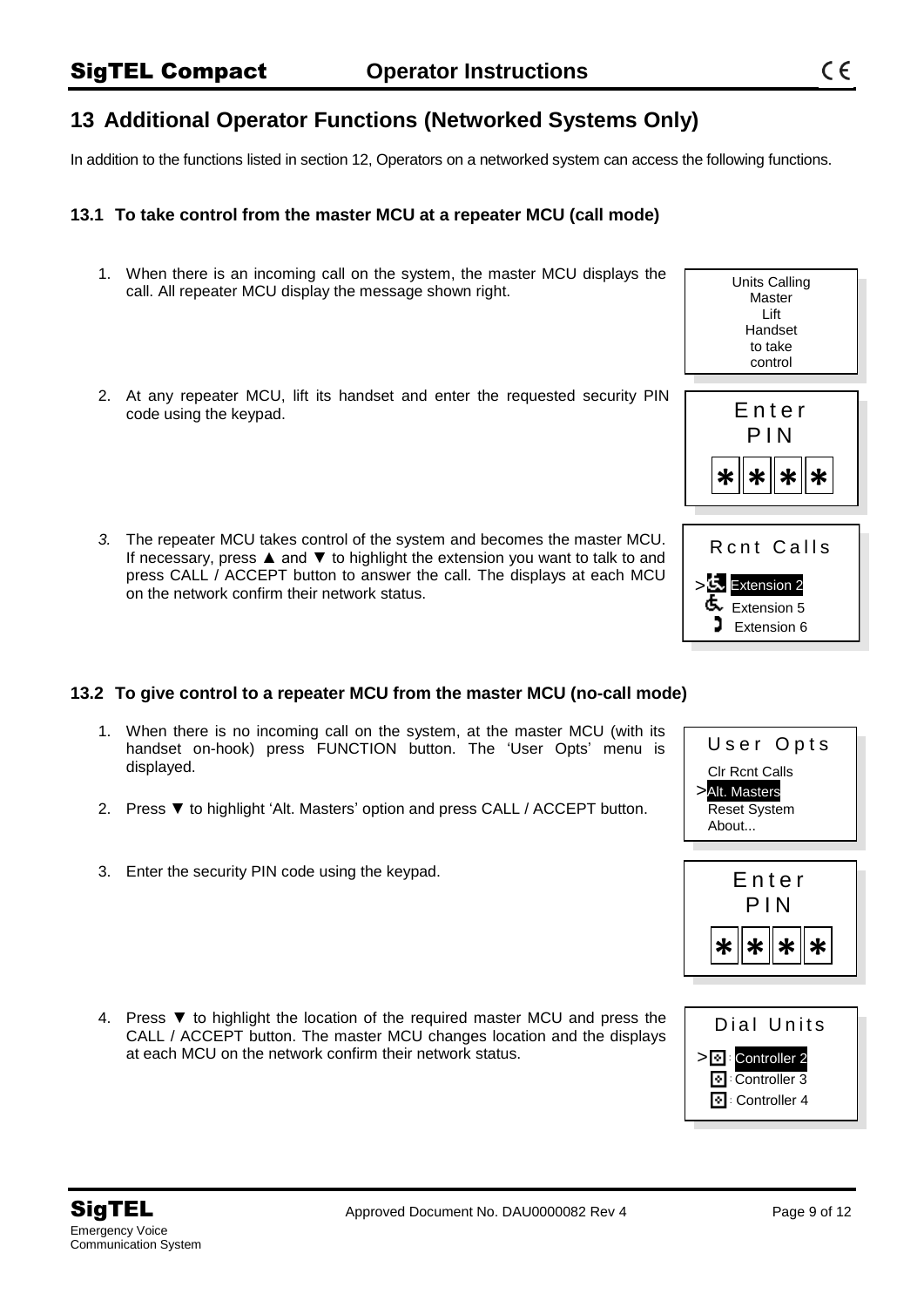#### <span id="page-9-0"></span>**13.3 To take control from the master MCU at a repeater MCU (no-call mode)**

- 1. When there is no incoming call on the system, at a repeater MCU (with its handset on-hook) press FUNCTION button. The 'User Opts' menu is displayed.
- 2. 'Take Control' option is highlighted. Press CALL / ACCEPT button.
- 3. Enter the security PIN code using the keypad. The master MCU changes location and the displays at each MCU on the network confirm their network status.

## <span id="page-9-1"></span>**14 Off-Hook Detection**

The EVCS has enhanced features to detect off-hook handsets and jammed buttons at outstations.

- **Off-hook detection (at Type A outstations):** Scenario: A call has been made from a Type A outstation, the call has been answered and ended at the MCU but the handset at the outstation has been left offhook for longer than 2 minutes.
- **Jammed button detection (at Type B outstations):** Scenario: A call has been made from a Type B outstation, the call has been answered and ended at the MCU but the button at the outstation has pressed / jammed for longer than 2 minutes.

For the two scenarios above, after the 2 minutes have elapsed, the fault buzzer at the MCU sounds, the General Fault indicator lights and a fault message is displayed, see example below left. Press CALL / ACCEPT button at the MCU and details of the off-hook or jammed button extension is displayed, see example below right.



To rectify the fault either,

- 1. Call the extension from the MCU to check if someone is still waiting at the outstation for an answer, or
- 2. Go to the extension and replace the handset at Type A outstations, or release the jammed button at Type B outstations.

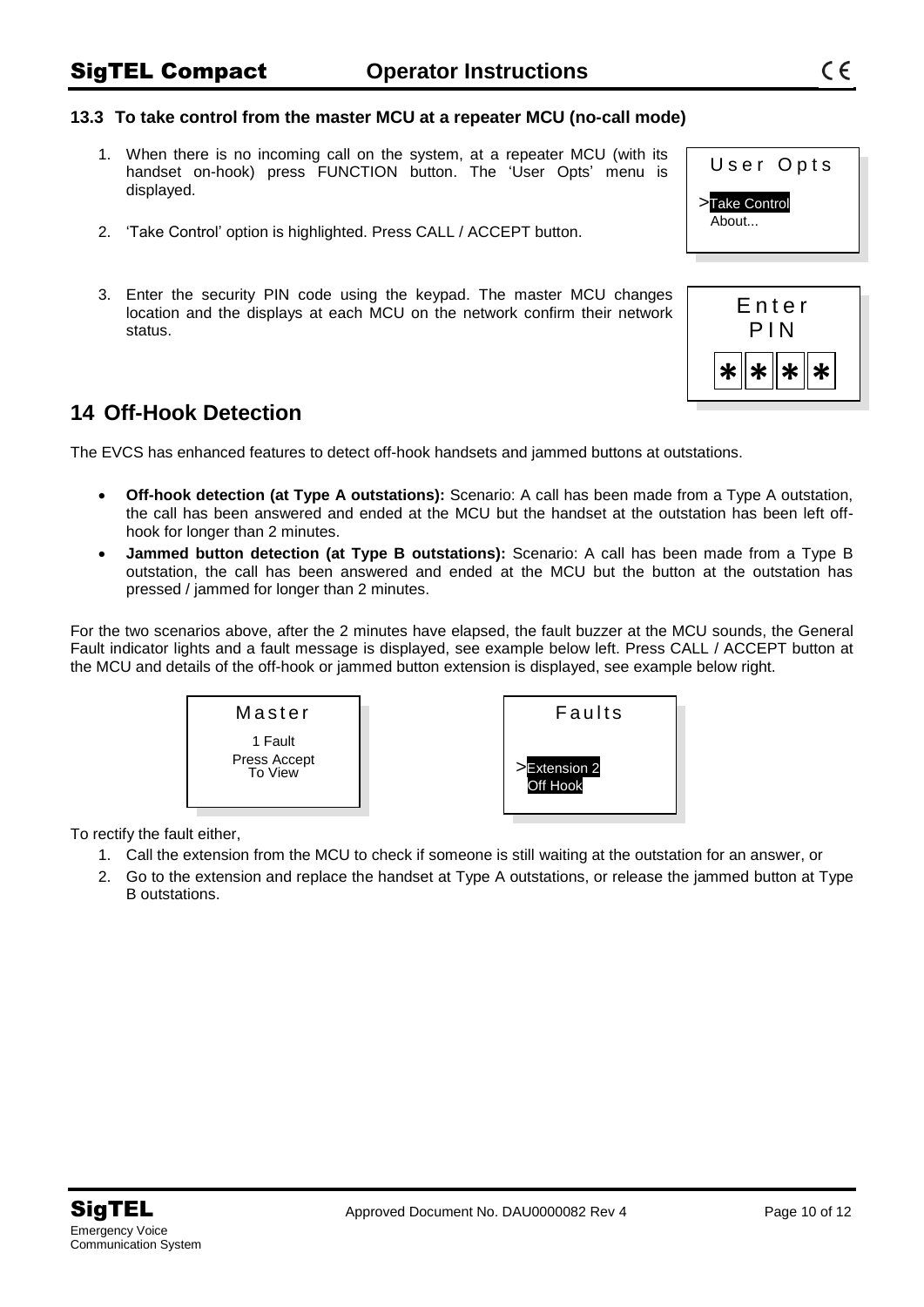## <span id="page-10-0"></span>**15 Monitoring Toilet Alarms**

The monitoring of disabled persons toilet alarm (DPTA) is a secondary function to the primary purpose of the EVCS. If the site has toilet alarms AND they are connected into the EVCS, then active toilet alarms will be displayed at the MCU. As toilet alarm monitoring is a secondary function, any toilet alarm will be suppressed from being displayed if there are any calls from/to the outstations. At the end of outstation calls, the activated toilet alarm calls will be displayed.

Toilet alarms received at the MCU can only be reset at the alarm point and cannot be reset at the MCU. Someone has to physically go to the location of the toilet alarm in order to reset it.

On the MCU's display, toilet alarms are denoted by the graphic symbol 'W $\alpha$ ' which

is reversed ' $W_{\odot}$ ' when active. This symbol will never appear in the same list as outstations and pressing the DIRECTORY button (with the handset on-hook) will not show toilet alarms because you cannot call them. Similarly, toilet alarms will not appear in the Recent Calls list.

WC Alarms wc : DPTA No.1 DPTA No. 2

When a toilet alarm is activated, its name is displayed at the MCU. The buzzer operates continuously (to distinguish it from fault and EVCS operation). The buzzer can be temporarily silenced but will restart if the toilet alarm is not reset within 5 minutes. When the toilet alarm is cleared the MCU automatically reverts to normal mode.